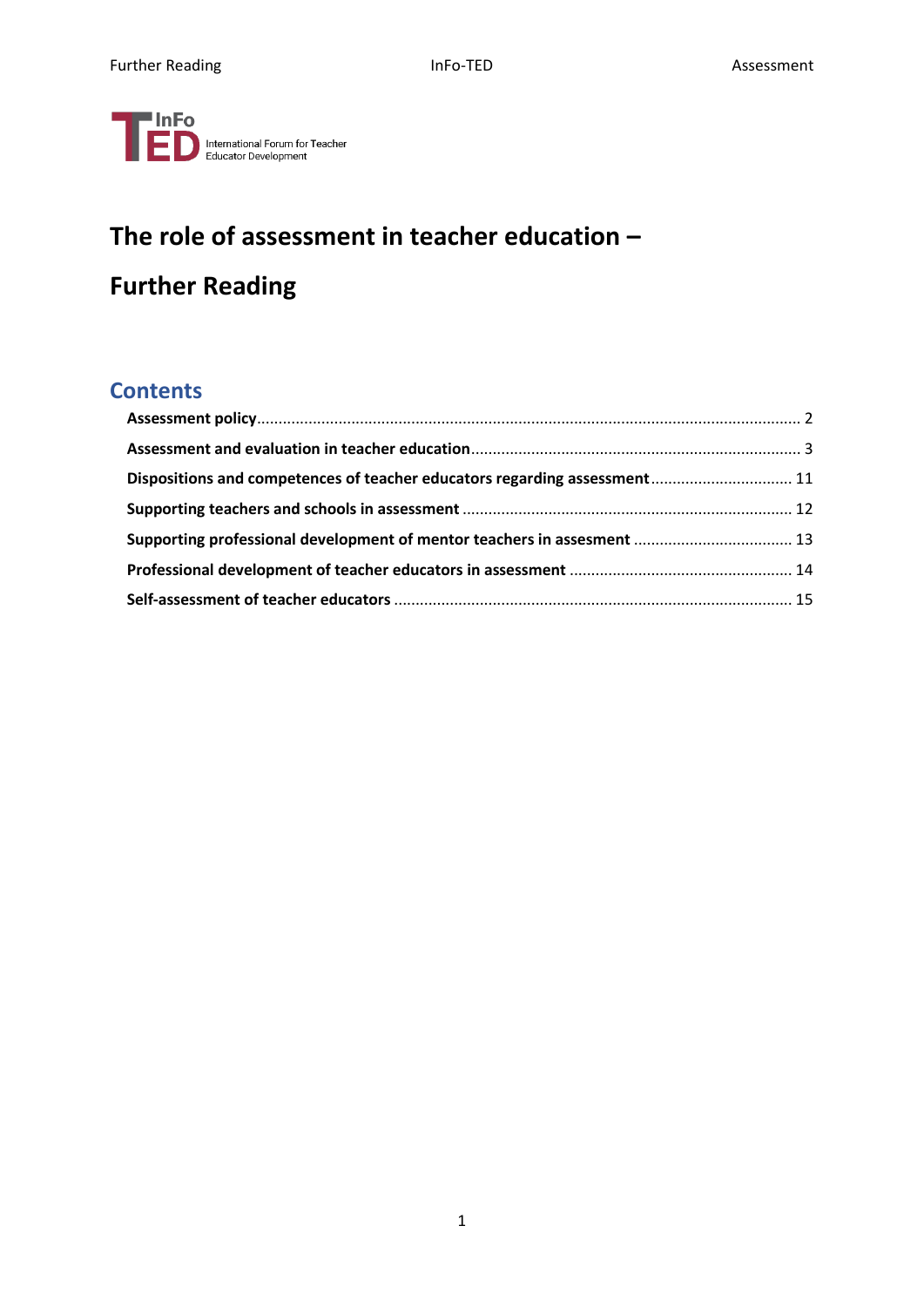# <span id="page-1-0"></span>**Assessment policy**

### **Biesta, G. (2009). Good education in an age of measurement: on the need to reconnect with the question of purpose in education. Educational Assessment,** *Evaluation and Accountability, 21***(2009), 33–46.**

### <http://dx.doi.org/10.1007/s11092-008-9064-9>

In this paper I argue that there is a need to reconnect with the question of purpose in education, particularly in the light of a recent tendency to focus discussions about education almost exclusively on the measurement and comparison of educational outcomes. I first discuss why the question of purpose should always have a place in our educational discussion. I then explore some reasons why this question seems to have disappeared from the educational agenda. The central part of the paper is a proposal for addressing the question of purpose in education—the question as to what constitutes good education—in a systematic manner. I argue that the question of purpose is a composite question and that in deliberating about the purpose of education we should make a distinction between three functions of education to which I refer as qualification, socialisation and subjectification. In the final section of the paper I provide examples of how this proposal can help in asking more precise questions about the purpose and direction of educational processes and practices.

*Keywords: Good education . Evaluation . Accountability . Aims of education . Evidence-based* 

# **Christie, D. (2006). The standard for chartered teacher in Scotland: a new context for the assessment and professional development of teachers***. Studies in Educational Evaluation, 32***(2006), 53-72.**

### <http://dx.doi.org/10.1016/j.stueduc.2006.01.001>

As part of a major review of teachers' professional conditions of service in Scotland the Chartered Teacher Programme has been introduced offering experienced teachers the option of a substantial salary enhancement, not by promotion to a school management role, but by staying in the classroom and engaging in a programme of professional development, pursuing an accredited professional qualification (Chartered Teacher status) and a post-graduate masters degree. The level of accomplishment required is assessed against the Standard Jor Chartered Teacher (SCT). The present article examines the steps taken to ensure that this standard was valid, grounded and empirically well justified. The SCT was derived by means of indepth interviews with accomplished teachers, focus groups involving teachers, teacher educators, parents, children, education managers and school inspectors, as well as two national consultation exercises. Analysis of the accumulated data yielded a model of accomplished teaching, comprising four principal elements: Professional Values and Commitments, Professsional Knowledge and Understanding, Professional and Personal Attributes and Professional Action. The implications of this model for teacher assessment in the context of Continuing Professional Development (CPD) are discussed with reference to a sample of the assessment tools being used within the new modular Chartered Teacher Programme in Scotland. The assessment tool of preference is the portfolio incorporating an element of action research assessed against criteria directly derived from SCT. What emerges is the need for ownership of the assessment process to be genuinely shared among stakeholders, with the emphasis on professional selfevaluation, but also with the added rigour of academic validation and external professional accreditation.

### **Darling-Hammond, L. & Snyder, J. ((2015). Meaningful learning in a new paradigm for educational accountability: An introduction.** *Education Policy Analysis Archives, 23***(7).**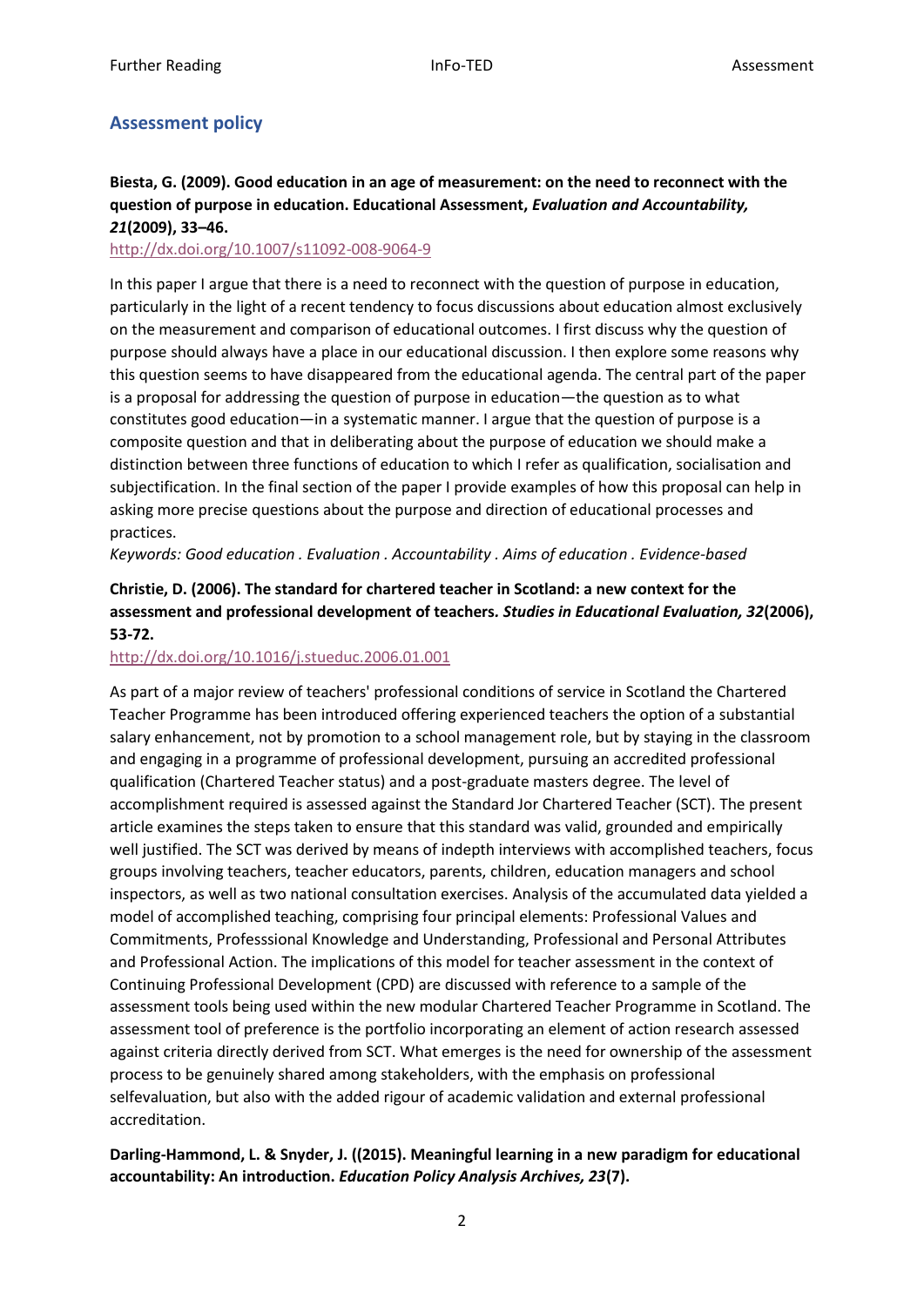### <http://dx.doi.org/10.14507/epaa.v23.1982>

This special issue furthers the conversation begun in the August 2014 of edition of Education Policy Analysis Archives in the article Accountability for College and Career Readiness: Developing a New Paradigm by Linda Darling-Hammond, Gene Wilhoit and Linda Pittenger. That paper posits that as schools across the country take on the challenge of preparing all children for success in college, career, and life, states must in turn move toward creating more aligned systems of assessment and accountability. The authors recommend "an accountability approach that focuses on meaningful learning, enabled by professionally skilled and committed educators, and supported by adequate and appropriate resources, so that all students regardless of background are prepared for both college and career when they graduate from high school" (p. 1). This issue focuses particularly upon accountability for meaningful learning with subsequent issues focusing on professional accountability and resource accountability.

*Keywords: meaningful learning; new paradigm; educational accountability; college readiness; professional readiness.* 

# **Hayward, L. (2015). Assessment is learning: the preposition vanishes.** *Assessment in Education: Principles, Policy & Practice, 22***(1), 27-43.**

<http://dx.doi.org/10.1080/0969594X.2014.984656>

Scotland, in common with many countries internationally, has been learning how to align ideas from research with policy and practice. This article considers what Scotland learned from largescale evaluations of its Assessment is for Learning (AifL) programme and the extent to which this evidence was used to inform future learning within the national programme. More recently, the policy focus in Scotland has shifted to the creation of a new curriculum, Curriculum for Excellence, subsuming AifL. Merging curriculum and assessment innovations brought new challenges in the alignment of curriculum, pedagogy and assessment. Drawing on a Scottish Government-funded research project, Assessment at Transition, designed to identify and explore emerging gaps between practice in schools and local authorities and national curriculum and assessment policy aspirations, the article argues that assessment is learning and explores how formative approaches to evaluation at a national level might be used to prevent countries repeating past mistakes.

### **Wahl, R. (2017). What Can Be Known and How People Grow: The Philosophical Stakes of the Assessment Debate.** *Studies in Philosophy of Education, 36***(2017), 499–515.**  <http://dx.doi.org/10.1007/s11217-016-9525-4>

Fierce debates over standardized assessments in teacher preparation have revolved around flaws in implementation and the politics of privatization. While important, this focus obscures the philosophical divide between proponents and opponents of standardized assessments. This article examines how faculty in New York State argue for and against a controversial performance assessment for teacher candidates, the edTPA. Revealing the distinctive ways that teacher educators on opposing sides of this debate understand the nature of knowledge, human development, professionalism, and social justice clarifies what is at stake in debates over how to prepare teachers. Such clarification can deepen the discussion on how to evaluate learning and growth as well as enrich the conversation on how to protect the integrity of educational professions and practices. *Keywords: Epistemology Non-ideal theory Assessment Teacher preparation* 

# <span id="page-2-0"></span>**Assessment and evaluation in teacher education**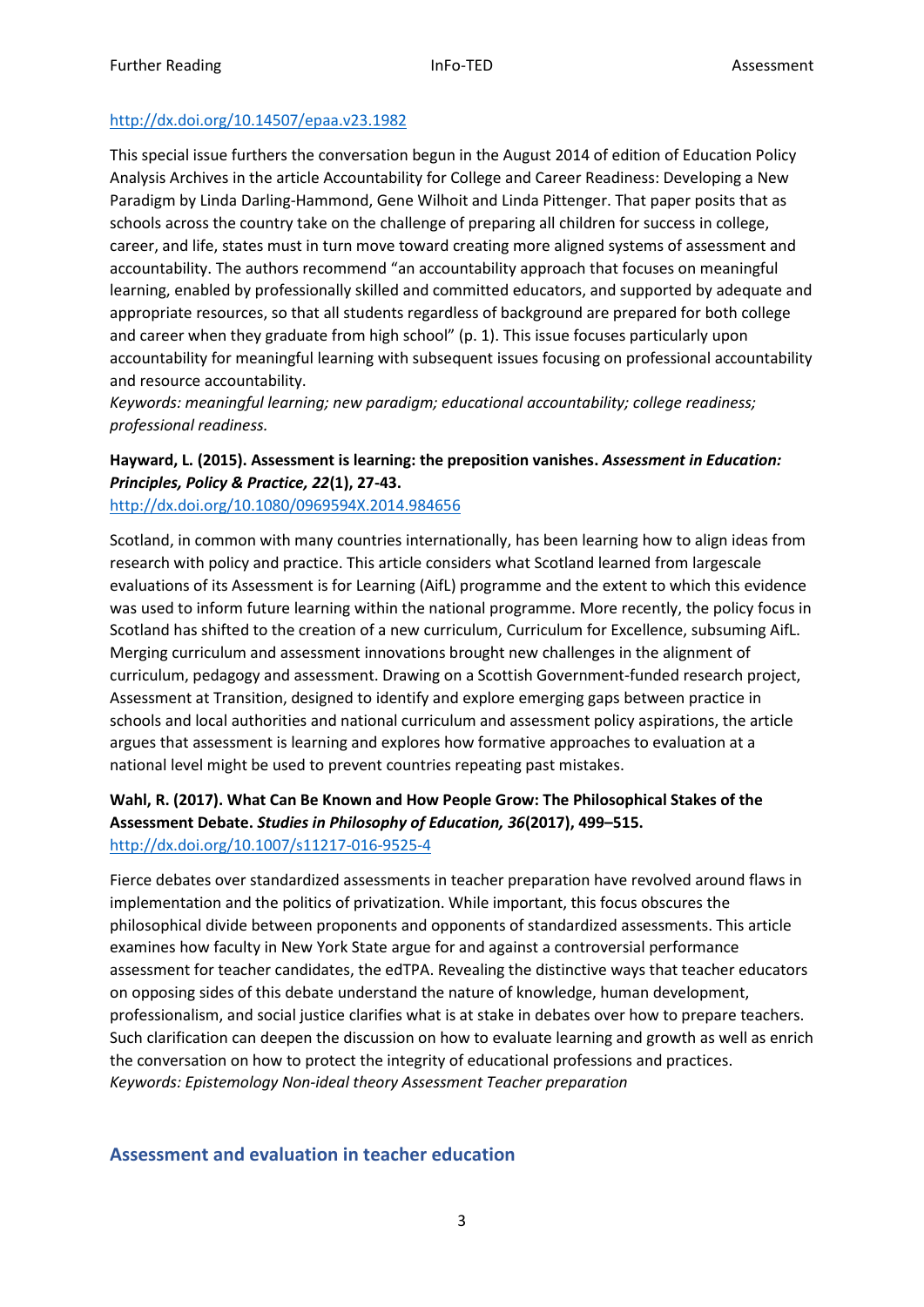# **Darling-Hammond, L., Newton, X., Wei, R.C. (2010). Evaluating teacher education outcomes: a study of the Stanford Teacher Education Programme.** *Journal of Education for Teaching, 36***(4), 369 – 388.**

### <https://doi.org/10.1080/02607476.2010.513844>

This paper considers a set of research and assessment strategies used to evaluate programme outcomes in the Stanford Teacher Education Programme (STEP) during a period of programme redesign over 10 years. These strategies include surveys and interviews of students' perceptions of programme elements and their own preparedness, observations of their practice during and after teacher education, evaluations of their practice on a structured portfolio of practice (the Performance Assessment for California Teachers (PACT)) and analyses of the effects of a sample of graduates of STEP and other programmes on student outcomes, including value-added measures. While the studies were able to ascertain that the students of STEP graduates had strong value-added learning gains, the paper concludes that the use of student learning data alone as a measure of teacher effectiveness does not help guide decisions related to programme improvement, and a range of approaches is required. In addition it suggests that there will be continuing concerns about the narrowness of the learning measured by standardised tests, and about the many challenges of collecting and analysing such data in ways that overcome the technical and practical problems associated with their use.

*Keywords: teacher education; programme evaluation; student outcomes; value-added assessment* 

# **Delandshere, G. & Arens, S. A. (2003). Examining the quality of the evidence in preservice teacher portfolios.** *Journal of Teacher Education, 54***(1), 57-73.**

### <https://doi.org/10.1177/0022487102238658>

In this study, the authors examine the quality of the evidence represented in preservice teacher portfolios and the inferences drawn from them. Questions of purpose and representation of teaching in the portfolios are also addressed. The study is based on three teacher education programs in which students develop portfolios in preparation for initial licensure. Program guidelines, portfolios, and other assessment materials were analyzed. Interviews were conducted with students and faculty members; focus groups with students and surveys were also used for this study. What emerges is a pressing concern among teacher educators to rally evidence that the students are "meeting the standards" without much opportunity for meaningful dialogue and debate about education, teaching, and learning. In constructing portfolios, students use evidence and artifacts interchangeably to mean something tangible used to display a particular teaching activity, belief, or skill, and their notions of explanation and reflection are quite problematic.

# **Dinther, M. van, Dochy, F., & Segers, M. (2015). The contribution of assessment experiences to student teachers' self-efficacy in competence-based education.** *Teaching and Teacher Education, 49***(2015), 45-55.**

### <http://dx.doi.org/10.1016/j.tate.2015.02.013>

We studied how assessment experiences contribute to student teachers' self-efficacy. This research focuses on the assessment characteristics authenticity and feedback. Authenticity and feedback positively influence student teachers self-efficacy. Student teacher self-efficacy is influenced during all portfolio assessment phases. Results provide a fine-grained view of several types of self-efficacy information. Earlier research argues that educational programmes based on social cognitive theory are successful in improving students' self-efficacy. Focussing on some formative assessment characteristics, this qualitative research intends to study in-depth how student teachers' assessment experiences contribute to their self-efficacy. We interviewed 15 s year student teachers enrolled in a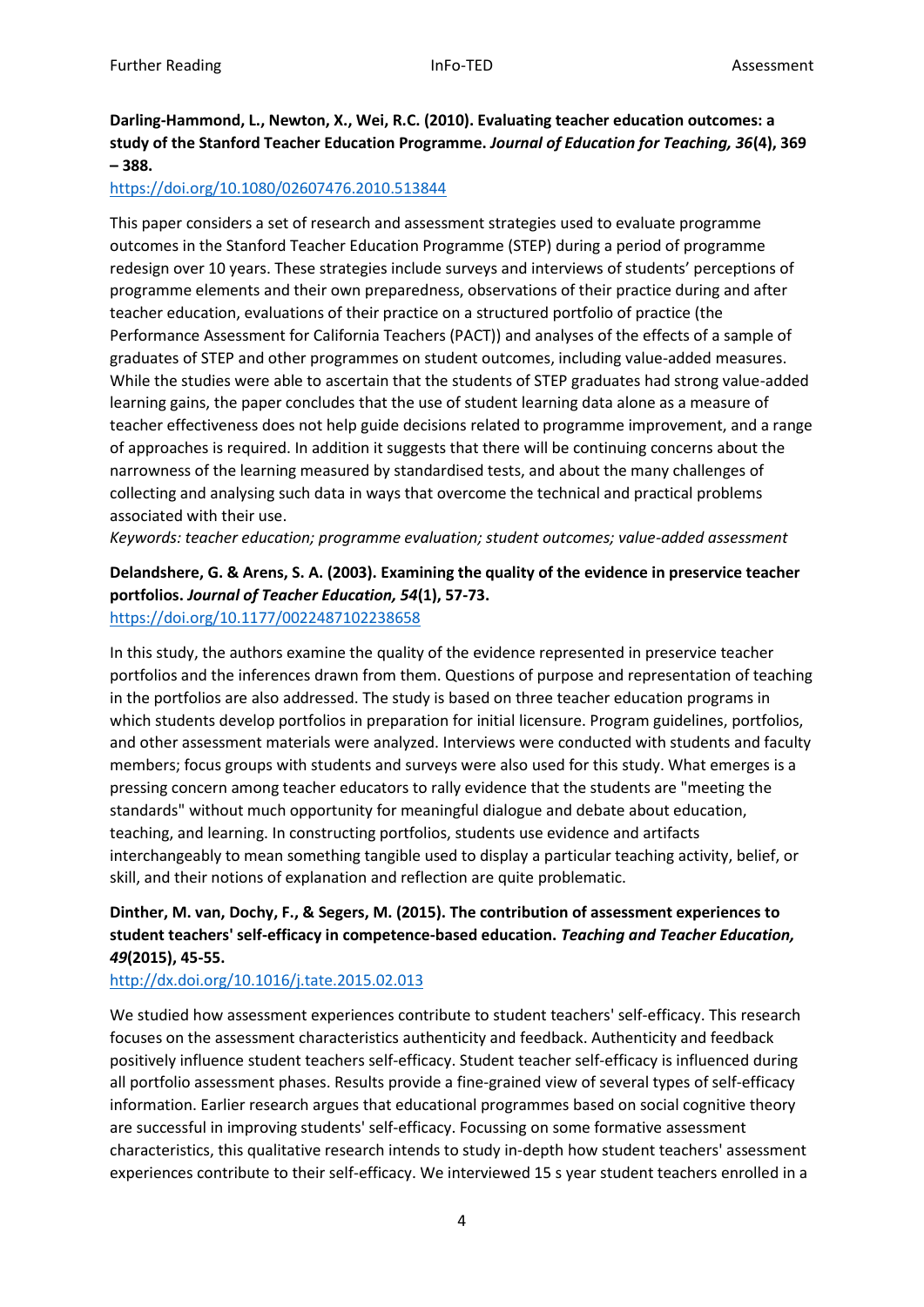competence based teacher educational programme. Thematic content analysis results reveal that the assessment characteristics 'authenticity' and 'feedback' exert a positive influence on student teachers self-efficacy during all phases of the portfolio competence assessment. The results provide a fine-grained view of several types of selfefficacy information connected with these assessment phases.

*Keywords: Self-efficacy Formative assessment Assessment characteristics Assessment experiences Teacher education Types of self-efficacy information* 

**Harrison, J. (2007). The assessment of ITT Standard One, Professional Values and Practice: measuring performance, or what?** *Journal of Education for Teaching, 33***(3), 323 – 340.**  <https://doi.org/10.1080/02607470701450460>

The paper considers data in one Higher Education Institution (HEI) from written reports and from interviews with trainee teachers and their teachers charged with the assessment of one training standard for secondary Initial Teacher Training in England: Professional Values and Practice. It explores the extent to which four elements of this standard can be measured as outcomes of performance. It reveals that assessment judgements draw on a wide range of evidence and are often subjective, context-specific and broadly interpreted. In their current form these statements do not lend themselves easily to assessment. Recommendations include greater clarity in the statements about what might be expected of a beginning teacher in terms of particular professional competences as performance statements; opportunities for assessment in relation to a 'developing professionalism' rather than 'managed professionalism' (and compliance); and a broader framework that can take account of two dimensions in particular: (1) creating an environment for pupil learning and (2) teacher professionalism.

**Havnes, A., & Prøitz, T.S. (2016). Why use learning outcomes in higher education? Exploring the grounds for academic resistance and reclaiming the value of unexpected learning.** *Educational Assessment Evaluation and Accountability Journal, 28***(2016), 205–223.**  <https://doi.org/10.1007/s11092-016-9243-z>

Learning outcomes are now mandated in higher education courses across Europe. However, their impact on teaching and student learning is both uncertain and an issue for debate. In this paper, we explore (1) what is meant by learning outcomes in diverse contexts and (2) whether policy and practice governing learning outcomes accord with developments in learning theories, especially regarding sociocultural approaches that have drawn significant interest since the 1990s (Engeström 1987; Lave and Wenger 1991). Shepard's (Educational Researcher, 29(7), 4–14, 2000) publication is particularly salient to our examination due to her identification of an emerging paradigm to assist in the understanding of the relationships among teaching, learning and assessment. Employing recent work on conceptualisations of learning outcomes and a four-quadrant taxonomy (Prøitz in Educational Assessment, Evaluation and Accountability, 22(2), 119–137, 2010, 2014), we discuss relevant learning theory approaches. This article is a conceptual investigation exploring the grounds for the assumption that learning can be predefined in terms of (expected) outcomes. Specifically, we discuss this assumption from the perspective of recent developments in learning theories. We argue that introducing learning outcomes predominantly for policy and management purposes may actually weaken the learning outcomes' potential to direct teaching and learning and to improve the quality of both.

*Keywords Learning outcomes. Learning theory. Qualification frameworks. Assessment . Curriculum alignment*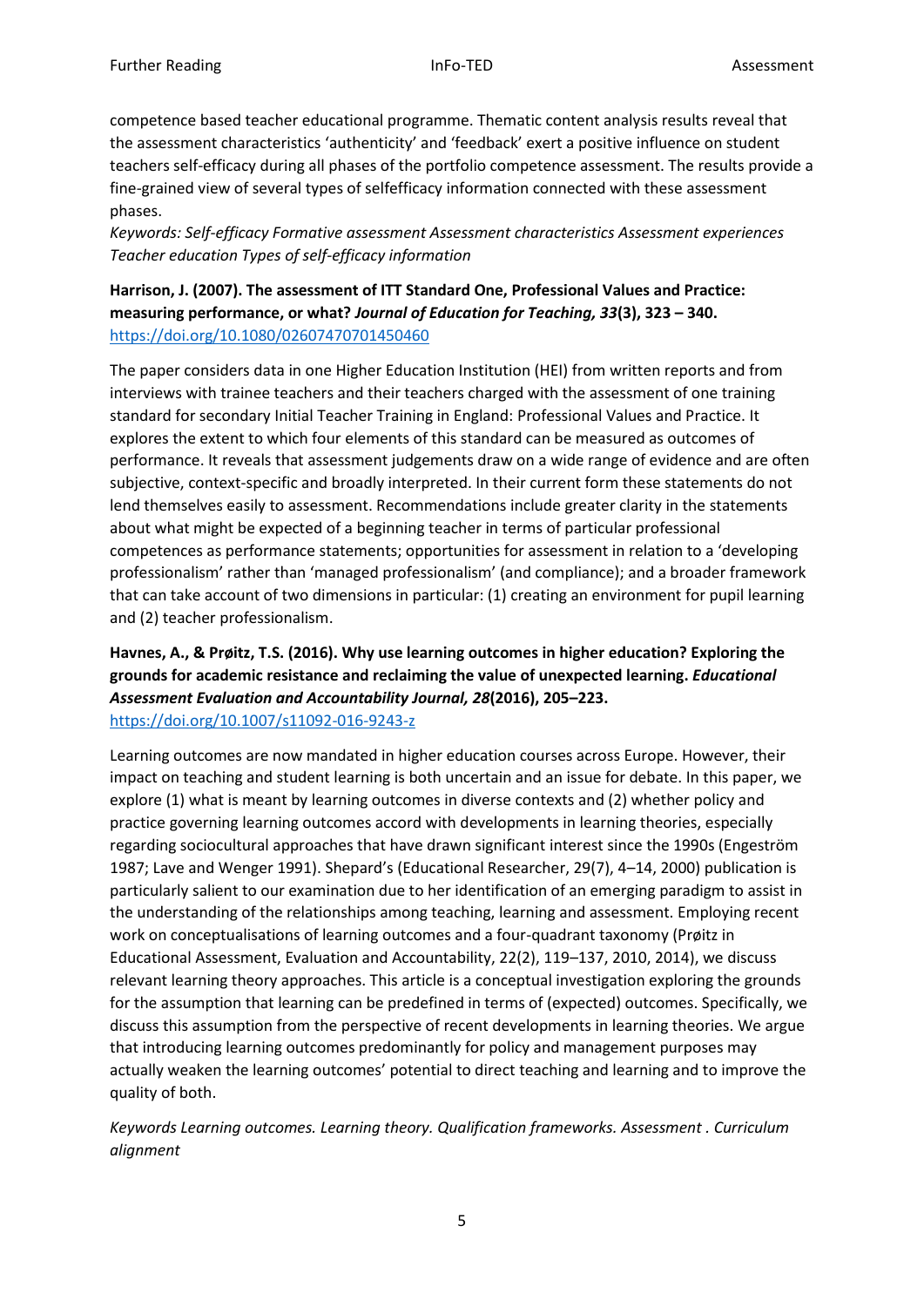### **Hegender, H. (2010). The Assessment of Student Teachers' Academic and Professional Knowledge in School-Based Teacher Education.** *Scandinavian Journal of Educational Research, 54***(2), 151-171.**  <https://doi.org/10.1080/00313831003637931>

The aim of this study was to scrutinize the assessment of teacher knowledge in a schoolbased course at one Swedish pre-service teacher education program. In a general education schoolbased course, teacher educators visited the student teachers at their school placements and met them and their school mentors in student-teaching conferences to assess their teacher knowledge. The findings primarily show that the assessment procedures are influenced by teacher educators' organization of the school visits and conferences. Secondly, the organization of the school visits and conferences influences who the potential and actual assessors at the conferences can be and are. Thirdly, the assessed student teacher knowledge at the conferences is described as procedural knowledge in a knowledge-in-practice perspective, almost exclusively in the area of relational, emotional, and caring learning objectives and aspects of teaching activities. Fourthly, the findings show that propositional knowledge in a knowledge-forpractice perspective is hardly mentioned or assessed. *Keywords: academic and professional teacher knowledge, assessment of student teachers, schoolbased teacher education* 

# **Hughes, G. (2011). Towards a personal best: a case for introducing ipsative assessment in higher education, Studies in Higher Education, 36(3), 353-367.**

<https://doi.org/10.1080/03075079.2010.486859>

The central role that assessment plays is recognised in higher education, in particular how formative feedback guides learning. A model for effective feedback practice is used to argue that, in current schemes, formative feedback is often not usable because it is strongly linked to external criteria and standards, rather than to the processes of learning. By contrast, ipsative feedback, which is based on a comparison with the learner's previous performance and linked to longterm progress, is likely to be usable and may have additional motivational effects. After recommending a move towards ipsative formative assessment, a further step would be ipsative grading. However, such a radical shift towards a fully ipsative regime might pose new problems and these are discussed. The article explores a compromise of a combined assessment regime. The rewards for learners are potentially high, and the article concludes that ipsative assessment is well worth further investigation. *Keywords: feedback; grading policy; assessment; retention; student motivation* 

### **Imhof, M., & Picard, C. (2009). Views on using portfolio in teacher education.** *Teaching and Teacher Education, 25***(2009), 149-154.**

### <https://doi.org/10.1016/j.tate.2008.08.001>

The usage of portfolio methods to document professional development in teaching is increasing in Germany, but despite its proliferation, the issue of how the effects of portfolio methods can be determined has received little attention. This paper investigates the acceptance of portfolio by the pre-service teachers (N ¼ 144, 112 female) and the effects of portfolio on their professional attitudes and competences. In addition, N ¼ 15 teacher educators were interviewed on their assessment of the portfolio method. Results suggest that the efficiency of the portfolio method depends both on personal competences and on the framing within the training program. *Keywords: Portfolio Teacher education Evaluation Teaching competences* 

**Ludlow, L. e.a. (2008). From students to teachers: using surveys to build a culture of evidence and inquiry.** *European Journal of Teacher Education, 31***(4), 319-337.**  <http://dx.doi.org/10.1080/02619760802420842>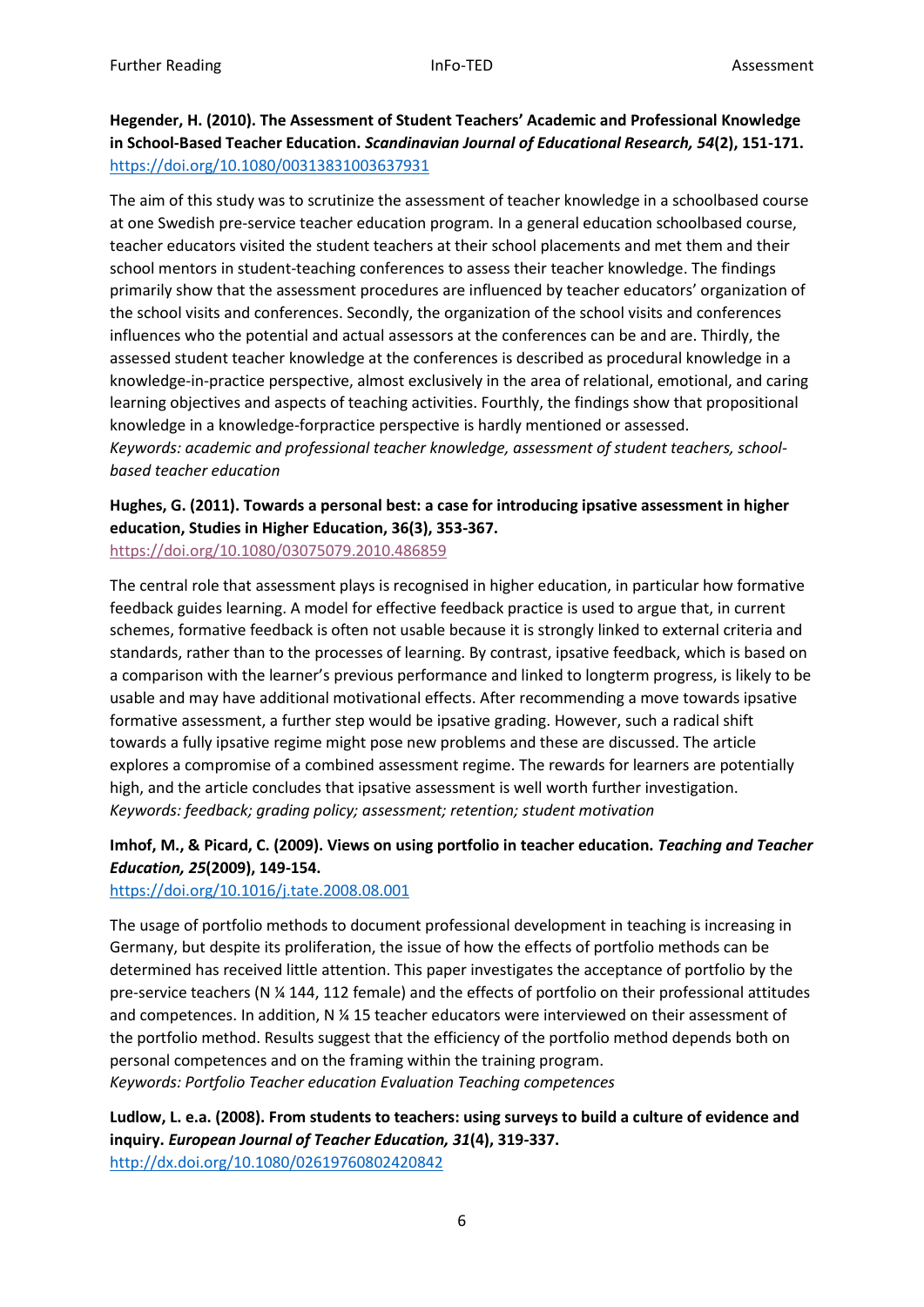In an effort to make decisions about teacher education policy and practice that were informed by research and evidence, participants in Boston College's 'Teachers for a New Era' Evidence Team (http://www.teachersforanewera.org) designed a portfolio of assessments and studies. This article describes one project in the portfolio – a series of surveys that trace teacher candidates' experiences over time and track shifts in these experiences as respondents progress from students during the pre-service period to teachers in the first few years of work in the profession. The article illustrates how various constituencies in the teacher education programme and the larger university used survey data to guide practice, shape policies, and raise new questions about the curriculum, relationships with schools, and the performance of teachers and their pupils. The article argues that these surveys helped to create a new 'culture of evidence and inquiry' within which decisions about local policy and practice were made in the teacher preparation programme and the larger university. *Keywords: evidence; surveys; accountability* 

### **Ludlow, L., Mitescu, E., Pedulla, J., Cochran-Smith, M., CAnnady, M., Enterline, S. & Chappe, S. (2010). An accountability model for initial teacher education***. Journal of Education for Teaching, 36***(4), 353-368.**

### <http://dx.doi.org/10.1080/02607476.2010.513843>

The pressure for accountability in higher education is extremely high. Some advocate accountability systems that use standardised measures of student learning and non-cognitive outcomes; others argue that locally developed measures provide a better fit with the unique mission of institutions. We first describe a general 'proof of possibility' accountability model for initial teacher education that relies upon locally developed, programme-specific assessments. We then illustrate how such a model may respond to claims made by an institution, demonstrate student learning, and inform programmatic changes.

*Keywords: accountability; longitudinal; teacher education; surveys* 

# **MacPhail, A., Tannehill, D. and Karp, G.G., 2013. Preparing physical education preservice teachers to design instructionally aligned lessons through constructivist pedagogical practices.** *Teaching and Teacher Education, 33***, pp.100-112.**

<http://dx.doi.org/10.1016/j.tate.2013.02.008>

Examining how teacher education influences preservice teachers' (PSTs) application of content knowledge, decision making when planning for teaching, creation of innovative teaching practices and design of aligned instruction, has significant implications for understanding learning to teach. The purpose of this study was to explore the extent to which the constructivist pedagogies (e.g., interactive community discussions, problem solving, group challenges) employed by teacher educators through the implementation of a rich task (Macdonald, Hunter, & Tinning, 2007) assisted PSTs in their understanding and construction of knowledge about instructional alignment. Data collection employed rich tasks and focus-group interviews with a sample of 31 physical education teacher education (PETE) PSTs enrolled on a one-year Graduate Diploma Physical Education program. Data were analysed inductively (Patton, 1990) using the constant comparative method (Rubin & Rubin, 1995). Results revealed that PSTs varied in their articulation of the various ele or unit and the targets for assessing student performance. "Constructive alignment" represents a marriage of the two thrusts, constructivism being used as a framework to guide decision-making at all stages in instructional design: in deriving curriculum objectives in terms of performances that represent a suitably high cognitive level, in deciding teaching/learning activities judged to elicit those performances, and to assess and summatively report student performance. The "performances of understanding" nominated in the objectives are thus used to systematically align the teaching methods and the assessment. The process is illustrated with reference to a professional development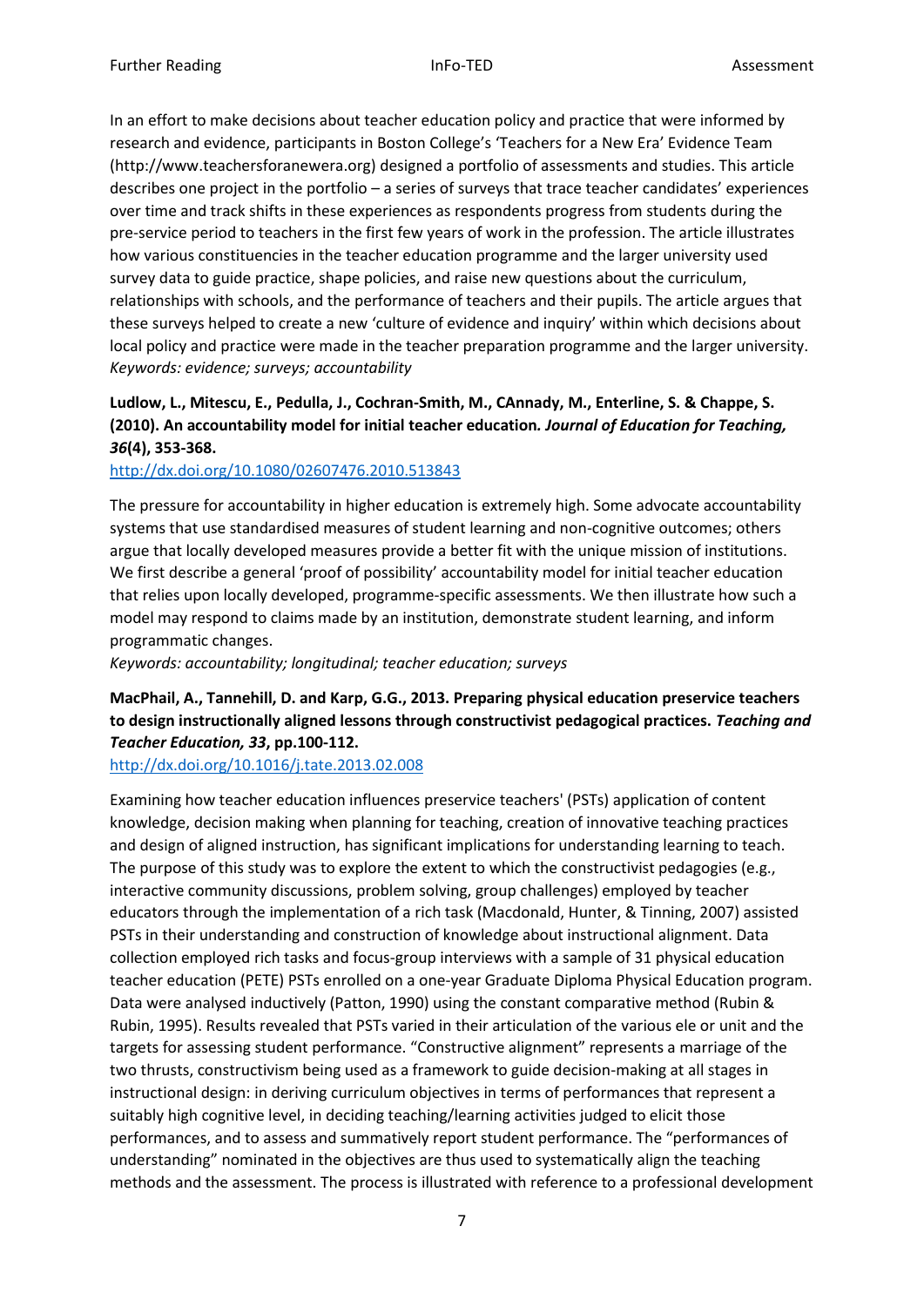unit in educational psychology for teachers, but the model may be generalized to most units or programs in higher education.

### **Meeus, W., Looy, L. van & Petegem, P. van (2006). Portfolio in Higher Education: Time for a Clarificatory Framework.** *International Journal of Teaching and Learning in Higher Education, 17***(2), 127-135**.

### <http://www.isetl.org/ijtlhe/>

The article distinguishes between four modes of implementation of portfolio in, and in relation to, higher education. These range from the use of portfolio in admissions to higher education, during the higher education course, on entry into the profession and for ongoing professional development. There is a tremendous diversity of portfolio types in use in higher education courses, which manifests itself in a large number of applications and classifications. A classification which we regard as worthy of universal acceptance is that which distinguishes between portfolios aimed at profession-specific competencies and portfolios aimed at learning competencies. In higher education portfolios aimed at profession-specific competencies yield a limited added value because they only provide supplementary information compared to other and better tools. Portfolio aimed at learning competencies adds genuine value in higher education if we want our graduates to be capable of continuing to learn on a life-long basis. The assessment of profession-specific competencies and learning competencies by means of portfolio by the same evaluator is to be strongly discouraged as it is highly prejudicial to the reliability of the reflections.

# **Mooi, L.M., Periasamy, S., Ming, C.C., & Osman, S. (2014). Exploring the Outcomes and Issues of the Implementation of an Assessment Course in a Teacher Education Programme.** *Procedia - Social and Behavioral Sciences, 114***(2014), 883–888.**

<http://dx.doi.org/10.1016/j.sbspro.2013.12.802>

This study examines the outcomes and issues of the implementation of an assessment course to preservice teachers majoring in Special Education. The teacher educators' assessment knowledge and practices were given focus in this study. Qualitative research methodology was used to collect the data. The participants of this study consist of 3 teacher educators who tutor the course. An openended survey questionnaire was administered to participants during a sit-in session which lasted for 30 minutes. Some classroom observations and a semi-structured face-to face interview were also conducted with the participants to further explore the implementation of assessment course in the teaching institute. The responses from the open-ended questions' revealed that teacher educators have some assessment knowledge. Classroom observation and interview data showed that the instructional activities are in line with the stipulated activities and schedules. The findings suggested that preservice teachers ought to be exposed to some fundamental assessment knowledge prior to assessment knowledge in specific area such as special education.

*Keywords: teacher educators, assessment knowledge, assessment practise, pre-service teachers*

**Mumm, K., Karm, M., & Remmik, M. (2016). Assessment for learning: Why assessment does not always support student teachers' learning.** *Journal of Further and Higher Education, 40***(6), 780-803.** <http://dx.doi.org/10.1080/0309877X.2015.1062847>

Numerous studies have dealt with the importance of assessment for learning (AfL) in higher education, arguing that AfL helps to promote students' learning and supports them in becoming selfdirected learners. The majority of the recent literature focuses mainly on the role of individual aspects of AfL. Less attention has been paid to the interrelation of different aspects of AfL. The current study argues that AfL combines authentic assessment tasks given to students, feedback from teacher educators, peer assessment and self-assessment. The aim of the current study is to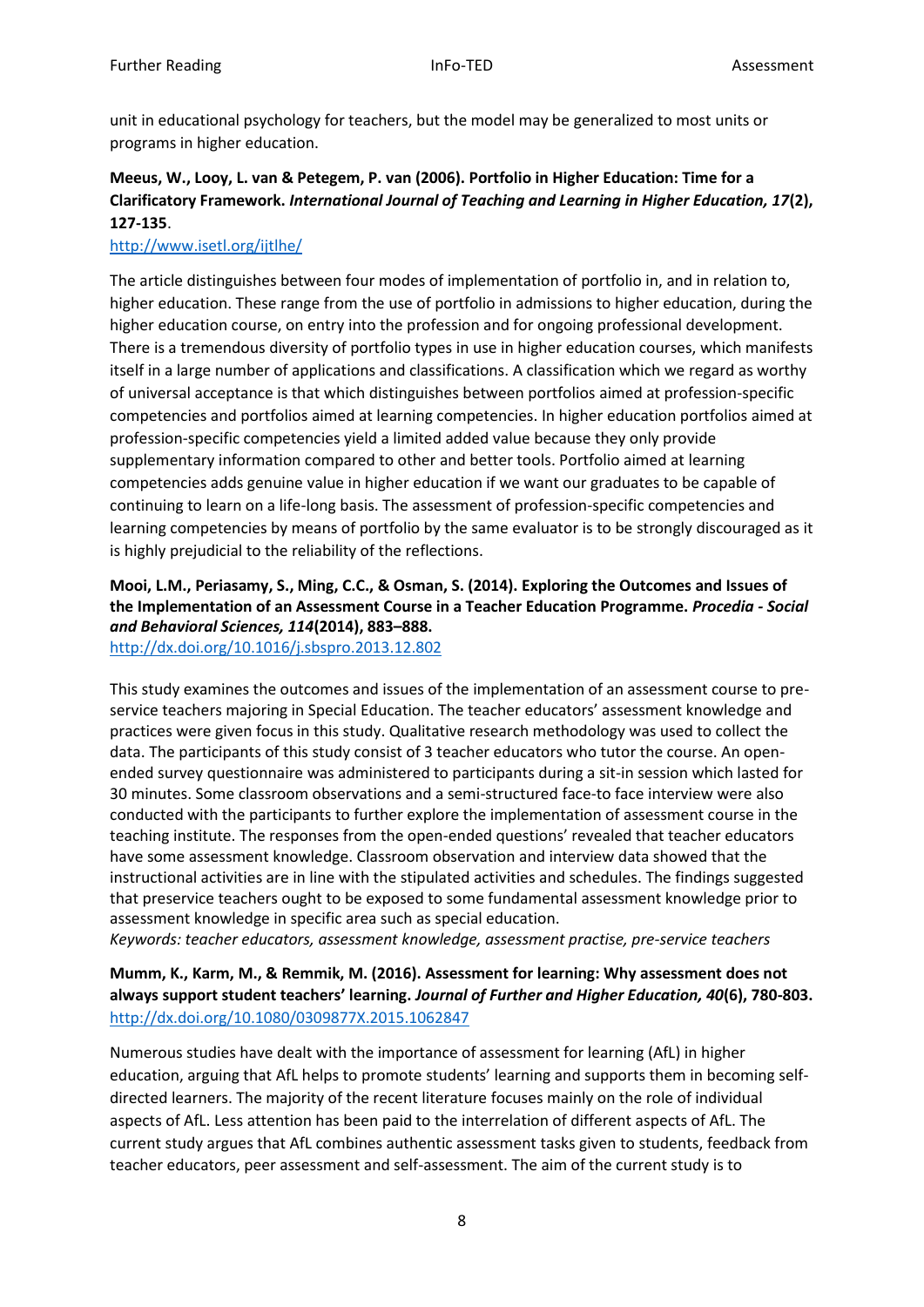understand student teachers' experiences of AfL practices in higher education, focusing on the reasons why student teachers do not always find the practices supportive. The study conducted semi-structured interviews with 20 student teachers and analysed them using an inductive content analysis method. The findings indicate that student teachers have had some experiences with individual aspects of AfL. A critical finding is that, when teacher educators continually dominate in the assessment process, summative assessment remains the principal way of assessing student teachers, thus hindering the supportive role of other AfL practices. The current study also finds that learning in higher education is still quite grade-centred, which affects student teachers' learning. *Keywords: assessment for learning; student teachers; experiences; unsupportive; higher education*

### **Sluijsmans, D. & Prins, F. (2006). A conceptual framework for integrating peer assessment in teacher education.** *Studies in Educational Evaluation, 32***(2006), 6–22.**  <http://dx.doi.org/10.1016/j.stueduc.2006.01.005>

Peer assessment can be a valuable learning tool in teacher education because it supports student teachers to acquire skills that are essential in their professional working life. This article presents a conceptual framework in which the training of peer assessment skills by means of peer assessment tasks is integrated in teacher education courses. Theories about constructive alignment, student involvement, instructional design, and performance assessment underlie the framework. Furthermore, two recently published empirical studies will be briefly described to provide empirical support for the value of the framework. Results of these studies show that the framework offers powerful guidelines for the design and integration of peer assessment activities in teacher training courses. In general, the peer assessment tasks that were embedded in the courses led to a general improvement in students' peer assessment skills as well as their task performance in the domain of the course. Implications for course and curriculum design are discussed.

### **Smith, K. (2016). Functions of Assessment in Teacher Education. In M.L. Hamilton and J.J Loughran (Eds.)** *The International handbook of teacher education, Volume II***, Chapter 27 (pp.405-428). Dordrecht: Springer.**

### [http://dx.doi.org/10.1007/978-981-10-0369-1\\_12](http://dx.doi.org/10.1007/978-981-10-0369-1_12)

The main focus of the current chapter is the multiple and complex functions of assessment in teacher education which brings to the fore a number of important issues to be discussed. First the central function of assessment related to the gate-keeping function will be discussed. Who are suitable and qualified candidates to join the teaching profession and who are not? This function is by and large summative. Next, the formative functions assessment carries throughout teacher education are deliberated in depth from a perspective that formative assessment, especially as oral and written feedback, impacts the student teachers content knowledge, practical skills, professional attitudes values, and not least, their motivation for teaching. This function is central in supporting the future teacher in her search for selfunderstanding and professional identity. Subsequently the chapter presents reflections on how teachers-to-be learn about assessment from an assessor's perspective as a built-in part of teaching is assessment, formative as well as summative. This can be formal learning, courses in assessment, however, more important is perhaps the modelling of assessment student teachers are being exposed to during teacher education, and teacher educators' modelling of assessment is critically discussed . Do teacher educators practice what they preach in relation to assessment, and especially assessment which enhances learning? Other issues such as who are the assessors of student teachers' learning and what are the venues of assessment are dealt with towards the end of the chapter. I would argue, throughout the chapter, that assessment in teacher education serves a number of functions and is therefore a complex concept. My claim is that assessment has not been given sufficient attention in teacher education in Norway, where I am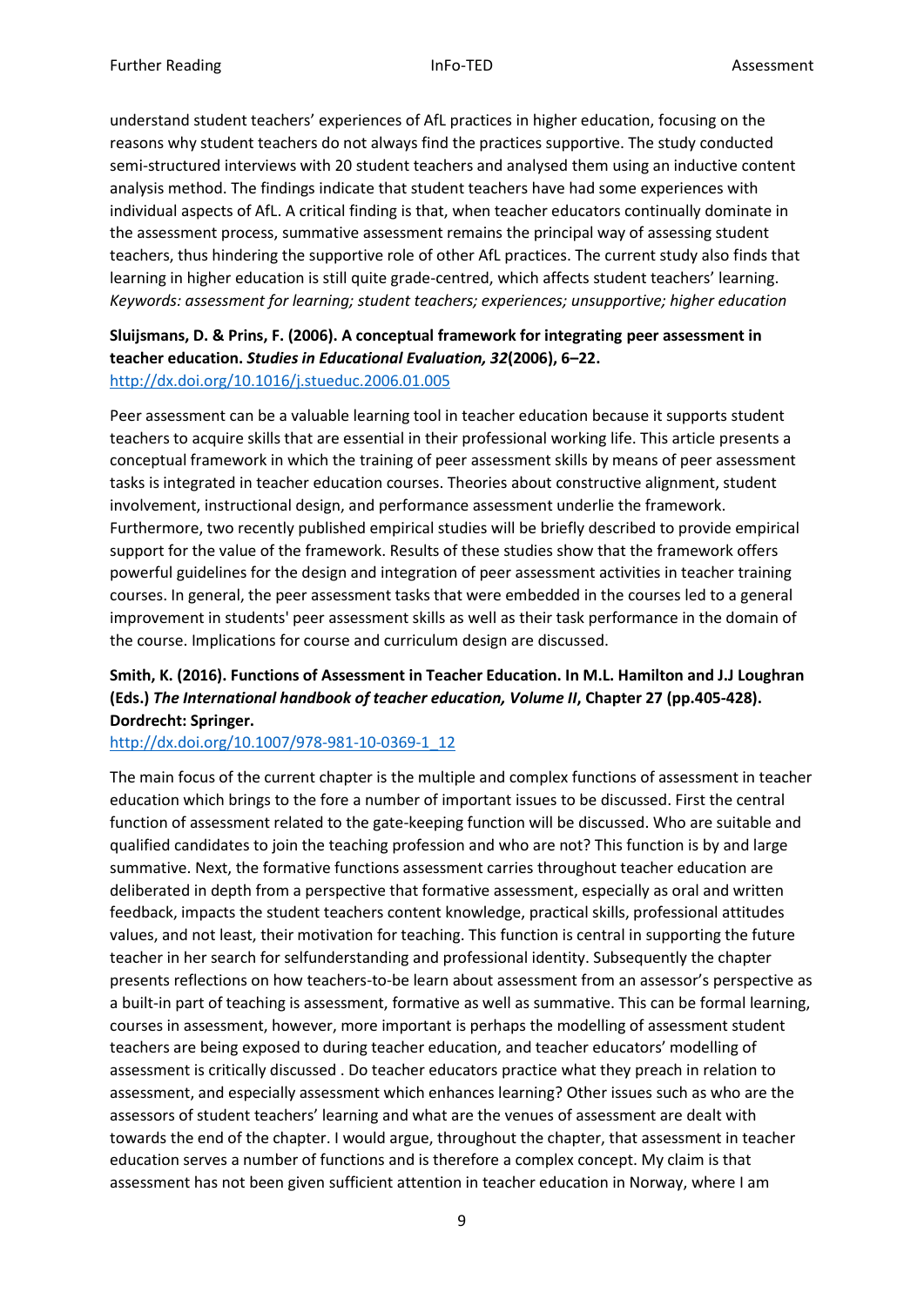located, and the international literature on the functions of assessment in teacher education is limited.

### **Tillema. H.H. (2009). Assessment for Learning to Teach: Appraisal of Practice Teaching Lessons by Mentors, Supervisors, and Student Teachers.** *Journal of Teacher Education, 60***(2009), 155-167.**  <http://dx.doi.org/10.1177/0022487108330551>

Supporting student teachers in learning to teach is a collaborative effort by mentor teachers, teacher education supervisors, and student teachers. Each of the participants appraises effort and progress in learning to teach from different perspectives, however. This study explores how practice lessons are assessed by multiple raters. Teacher educators, mentor teachers, and student teachers (51 participants in total) were asked to appraise a practice lesson given by the mentored student. Alignment in rating was analyzed in 17 triads and compared with respect to purpose of assessment, object of appraisal, preferred methods, and focus of the appraisal as well as on the criteria used by the various assessors. Shared problems encountered during the appraisal were also gauged. Our findings indicate considerable variation in purposes and multiple perspectives in criteria among the different assessors. Differences and similarities among the stakeholders were interpreted as contributing to a multifaceted appraisal of accomplishments. Nevertheless, a shared, common ground is also needed to value the different aspects that should be included in an integrated or encompassing approach for assessment of learning to teach.

*Keywords student teaching, assessment for learning, teacher quality, mentoring, teacher education, learning to teach* 

### **Tillema, H. & Smith, K. (2007). Portfolio appraisal: In search of criteria.** *Teaching and Teacher Education, 23***(2007), 442–456.**

### <http://dx.doi.org/10.1016/j.tate.2006.12.005>

Two inherently contradictory forces are pushing for reform in portfolio assessment. On the one hand there is a felt need for creating more rigid standards that operate to promote uniformity of ratings in appraisal practice to certify achievement. However, on the other hand, critical questions are being raised about separating acclaimed portfolio goals aimed both at appraising achievement while also improving quality of student learning and development. The position of portfolio assessment, which is widely used nowadays in teaching and teacher education, comes into debate. In our study, we look for actual practices in portfolio appraisal in search of criteria used for rating the quality of portfolio materials. It is our interest to find out how appraisal criteria are selected and used to evaluate achievement or to improve the quality of development and learning. In the context of teacher education, we have examined both the espoused criteria of both assessors and collectors of portfolios as well as the actual appraisal practices by looking at the judgmental orientations and supervision styles used by portfolio assessors. In addition, we offered an authentic portfolio document to be rated by different assessors to gauge and compare their quality of rating and criteria use. The actual processes we detected point to a most common practice of employing judgmental, usually normative evaluations based on assessor dependent, more or less pre-decided criteria which permit a ''checkbox'' approach to appraisal. The findings are mounted up into possible strands for characterizing actual assessment practices of portfolios. In offering a typology on criteria use, transparency could be reached on how to deploy criteria, which could reconcile the teacher educator's dilemma of being both an assessor and a mentor of learning. *Keywords: Assessment: portfolio; Teacher learning; Professional development*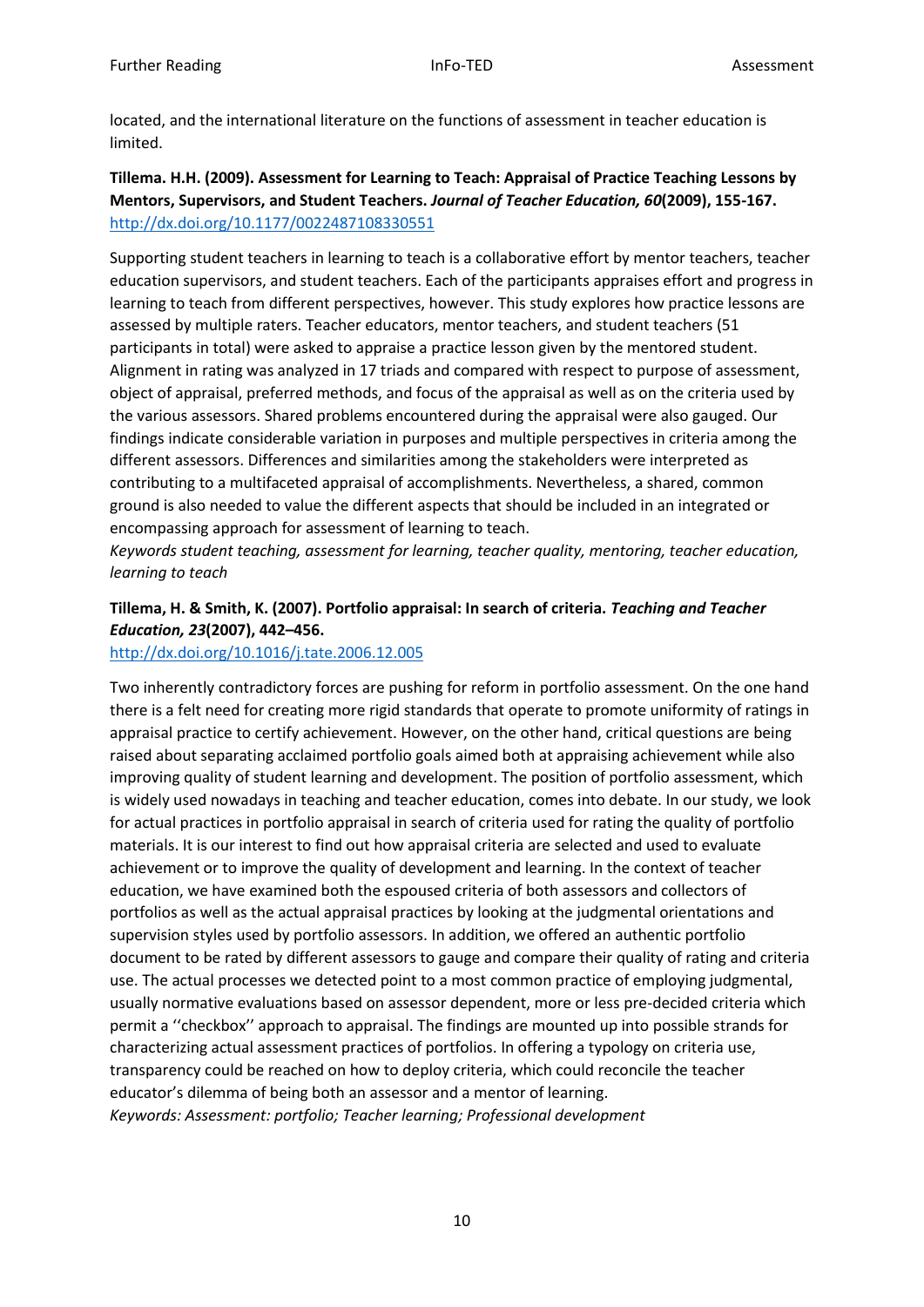**Wiens, P.D., Hessberg, K., LoCasale-Crouch, J., & DeCoster, J. (2013). Using a standardized videobased assessment in a university teacher education program to examine preservice teachers knowledge related to effective teaching.** *Teaching and Teacher Education, 33***(2013), 24-33.**  <http://dx.doi.org/10.1016/j.tate.2013.01.010>

The Video Assessment of Interactions and Learning (VAIL), a video-based assessment of teacher understanding of effective teaching strategies and behaviors, was administered to preservice teachers. Descriptive and regression analyzes were conducted to examine trends among participants and identify predictors at the individual level and program level. Results from this study demonstrate that a standardized assessment used previously with in-service teachers can be implemented in a teacher education program. Analysis shows variability in preservice abilities to detect effective teaching strategies and behaviors that is partially explained by teacher education program factors. *Keywords: Preservice teacher education Preservice teachers Video technology Program evaluation Teacher effectiveness Teacher evaluation.*

### <span id="page-10-0"></span>**Dispositions and competences of teacher educators regarding assessment**

### **Campoy, R. (2010). Reflective Thinking and Educational Solutions: Clarifying What Teacher Educators Are Attempting to Accomplish.** *SRATE Journal, 19***(2), 15-22.**  <https://files.eric.ed.gov/fulltext/EJ948694.pdf>

Teacher educators require reflective assignments to develop the educational thinking of prospective and experience teachers. Reflective rubrics describe the quality of thinking and provide insight into teacher development. Larrivee (2008) developed a rubric compiled using input from teacher educators. Pre-service teachers' reflections with feedback using the rubric are used to illustrate how to improve reflection. The rubric is also used to predict the quality of educational policy and reform.

### **Smith, K. (2007). Empowering school-and university-based teacher educators as assessors: A school–university cooperation.** *Educational Research and Evaluation, 13***(3), 279-293.**  <http://dx.doi.org/10.1080/13803610701632109>

The focus of this paper is to present a model for empowering all parties in the Practicum triad, school-based and university-based teacher educators, as well as student teachers, in assessment. Assessment of the Practicum, which shares a number of commonalities with WorkBased Learning, plays a crucial role in the certification of new teachers. However, we know little about the quality of the assessment competence of the assessors. The assessment process is complex, and the partners involved need to engage in a dialogue about what and how to carry out the assessment. The current model is introduced as part of a new framework for student teachers' Practicum within a schooluniversity partnership at a Norwegian university to guide such a dialogue.

### **Smith, K. & Welicker-Pollak, M. (2008). What can they say about my teaching? Teacher educators' attitudes to standardised student evaluation of teaching.** *European Journal of Teacher Education, 31***(2), 203-214.**

### <http://dx.doi.org/10.1080/02619760802000248>

This article examines teacher educators' attitudes to standardised student feedback on the quality of their teaching in a teacher education college in Israel. It is part of a comprehensive study initiated by the management of the institution, and the focus in this writing is on teacher educators' attitudes to student feedback: the way they perceive students relating to the feedback, and the extent to which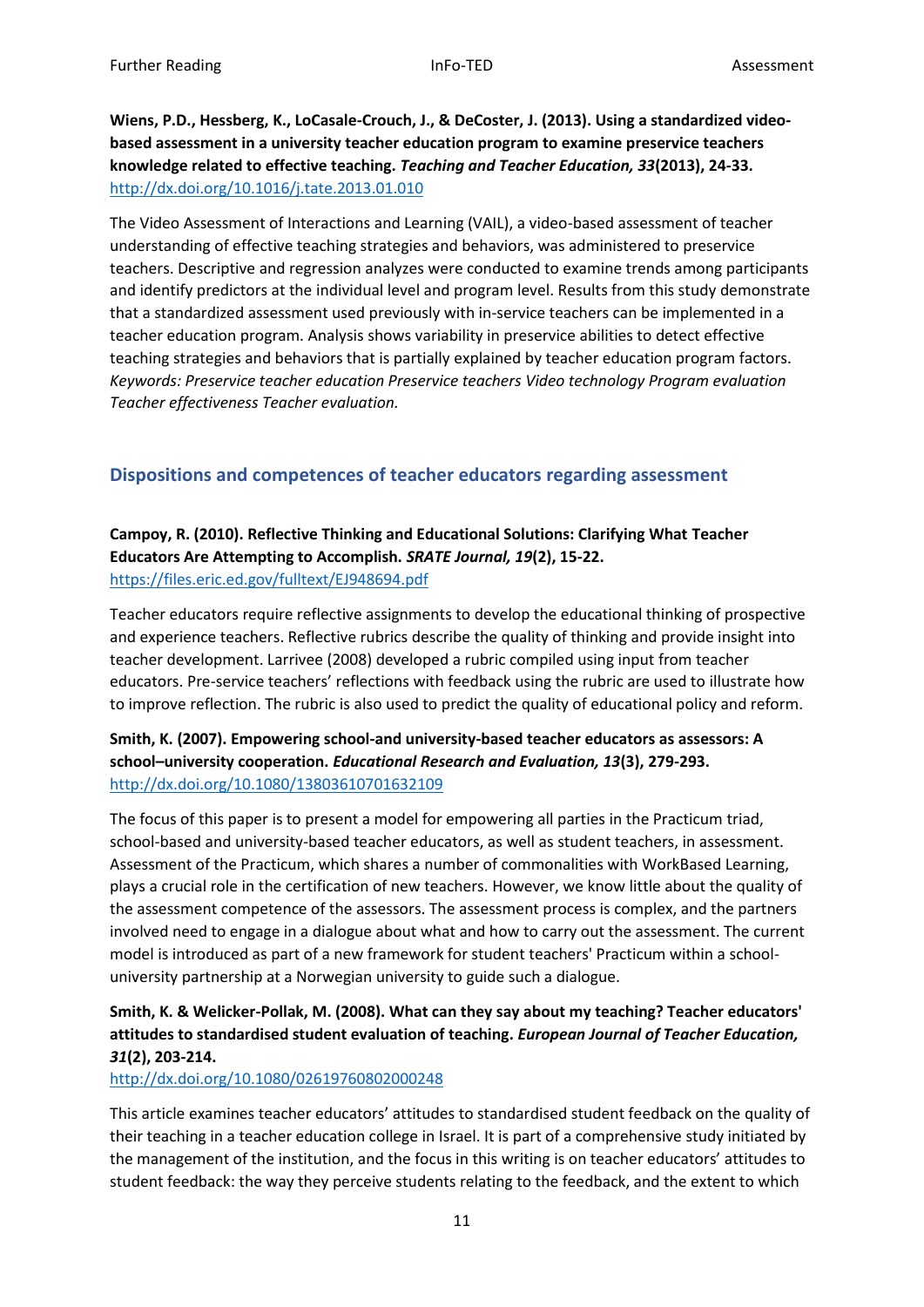feedback is used for professional growth. Our findings suggest there is acceptance of feedback as part of students' democratic rights (entitlement). However, differences were found between the analyses of the quantitative and qualitative data. Teacher educators were much more critical when expressing their attitudes freely. Moreover, professional development based on the feedback seems to be carried out mainly in isolation. We suggest that teacher education institutions should develop supportive professional development centres in which teacher educators can be helped to view the feedback as a 'feed-forward' tool, necessary for engaging students in purposeful professional development activities.

### <span id="page-11-0"></span>**Supporting teachers and schools in assessment**

### **Baartman, L.K.J., Prins, F.J., Kirschner, P.A. & Vleuten, C.P.M. van der (2007) Determining the quality of competence assessment programs: a self-evaluation procedure.** *Studies in Educational Evaluation, 33***(2007), 258-281.**

#### <http://dx.doi.org/10.1016/j.stueduc.2007.07.004>

As assessment methods are changing, the way to determine their quality needs to be changed accordingly. This article argues for the use Competence Assessment Programs (CAPs), combinations of traditional tests and new assessment methods which involve both formative and summative assessments. To assist schools in evaluating their CAPs, a self-evaluation procedure was developed, based on 12 quality criteria for CAPs developed in earlier studies. A self-evaluation was chosen as it is increasingly used as an alternative to external evaluation. The CAP selfevaluation is carried out by a group of functionaries from the same school and comprises individual self-evaluations and a group interview. The CAP is rated on the 12 quality criteria and a piece of evidence is asked for to support these ratings. In this study, three functionaries from eight schools (N = 24) evaluated their CAP using the self-evaluation procedure. Results show that the group interview was very important as different perspectives on the CAP are assembled here into an overall picture of the CAP's quality. Schools seem to use mainly personal experiences to support their ratings and need to be supported in the process of carrying out a self-evaluation.

### **Smith, K. (2011). Professional development of teachers - A prerequisite for AfL to be successfully implemented in the classroom,** *Studies in Educational Evaluation, 37***(1), 55–61.**  <http://dx.doi.org/10.1016/j.stueduc.2011.03.005>

A prerequisite for AfL to be successfully implemented in the classroom is the teachers' assessment practice. In many contexts, including the Norwegian, AfL has not been successfully dealt with during initial teacher education, and there is a need for qualified teachers to engage in professional development in AfL. This article first discusses different perspectives of professional development, not all of which lead to change of attitudes and beliefs resulting in changed practice. Difficulties in implementing AfL beyond the individual teacher and reach the full teaching staff is presented through experiences from a Norwegian research and development project. The next project to be briefly discussed focuses on engaging teachers in developing their own criteria for good classroom assessment. Finally the paper proposes that a major obstacle to teachers' professional development in AfL is the competence of teacher educators in AfL. Do those who are to guide and support professional development in schools hold the essential knowledge and competence themselves? The conclusive argument is that for AfL to be common assessment practice in schools there is a need for development processes at various levels of the education system.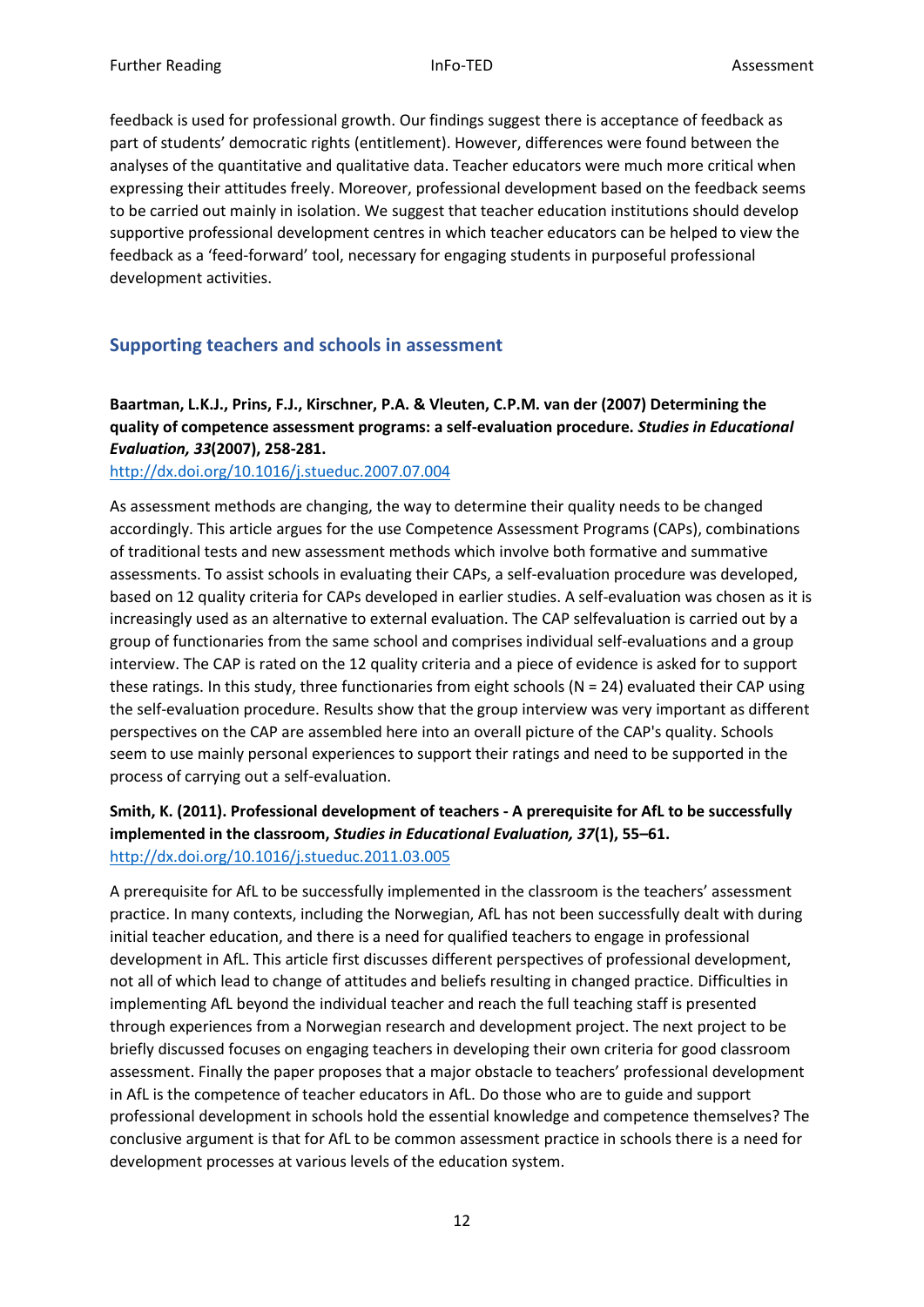### <span id="page-12-0"></span>**Supporting professional development of mentor teachers in assesment**

# **Butler, D.L., & Schnellert, L. (2012). Collaborative inquiry in teacher professional development.**  *Teaching and Teacher Education, 28***(2012), 1206-1220.**

<http://dx.doi.org/10.1016/j.tate.2012.07.009>

This article presents an in-depth case study of a complex community of inquiry. In this community, teachers worked collaboratively to build from situated assessments of students' learning through reading to refine and monitor practices designed to enhance student learning in their subject-area classrooms. In this report, we present evidence to address three questions: (1) What did inquiry look like within this community?; (2) How was collaboration implicated in teachers' inquiry?; and (3) How was engagement in inquiry related to meaningful shifts in teachers' practice and learning? This research contributes by uncovering important links between teacher inquiry, collaboration, and educational change.

*Keywords: Professional development Inquiry Collaboration Self-regulation Co-regulation Formative assessment Community of inquiry Educational change* 

**Crasborn, F., Hennissen, P., Brouwer, N., Korthagen, F., & Bergen, T. (2010). Capturing mentor teachers' reflective moments during mentoring dialogues.** *Teachers and Teaching, 16***(1), 7-29.**  <https://doi.org/10.1080/13540600903475462>

The main goal of the current study is to capture differential frequencies of mentor teachers' reflective moments, as indicators of different levels of consciousness in mentor teachers' use and acquisition of supervisory skills during mentoring dialogues. For each of the 30 participants, two mentoring dialogues were analyzed: one before and one after they were trained in supervisory skills. To capture the frequency of reflective moments, the stimulated recall technique and a specially developed push-button device were combined in a two-method approach. The data of the study suggest the existence of different levels of consciousness in acquiring and using supervisory skills, the possibility of measuring reflectivity using concurrent and retrospective methods simultaneously, and the potential of such measurements to inform and improve professional development opportunities for mentor teachers.

*Keywords: cognition; mentor teacher; supervisory skills; assessment; reflection* 

### **Gareis, C.R. & Grant, L.W. (2014). The efficacy of training cooperating teachers.** *Teaching and Teacher Education, 39***(2014), 77-88.**

### <http://dx.doi.org/10.1016/j.tate.2013.12.007>

Trained Clinical Faculty (CF) tended to have greater self-efficacy for mentoring. Evaluations of student teachers mentored by CF tended to be higher. Assessment and feedback may be associated with stronger candidate performance. CF in partnership schools may strengthen the mentoring skills of untrained CTs. Novice teachers' self-efficacy was unrelated to the training of CTs. This study investigated outcomes of a clinical faculty training program designed to prepare cooperating teachers for supervising pre-service teachers. Drawing on multiple data sources from more than a decade of implementation, researchers investigated initial outcomes of the program for cooperating teachers, student teachers, and new teachers. Findings suggest that the training resulted in a greater sense of efficacy for aspects of the role and may lead to more effective evaluation practices by clinical faculty and to stronger performances by student teachers. The lack of other significant results may have implications for policies related to the evaluation of teacher preparation programs. *Keywords: Clinical faculty Cooperating teachers Student teachers*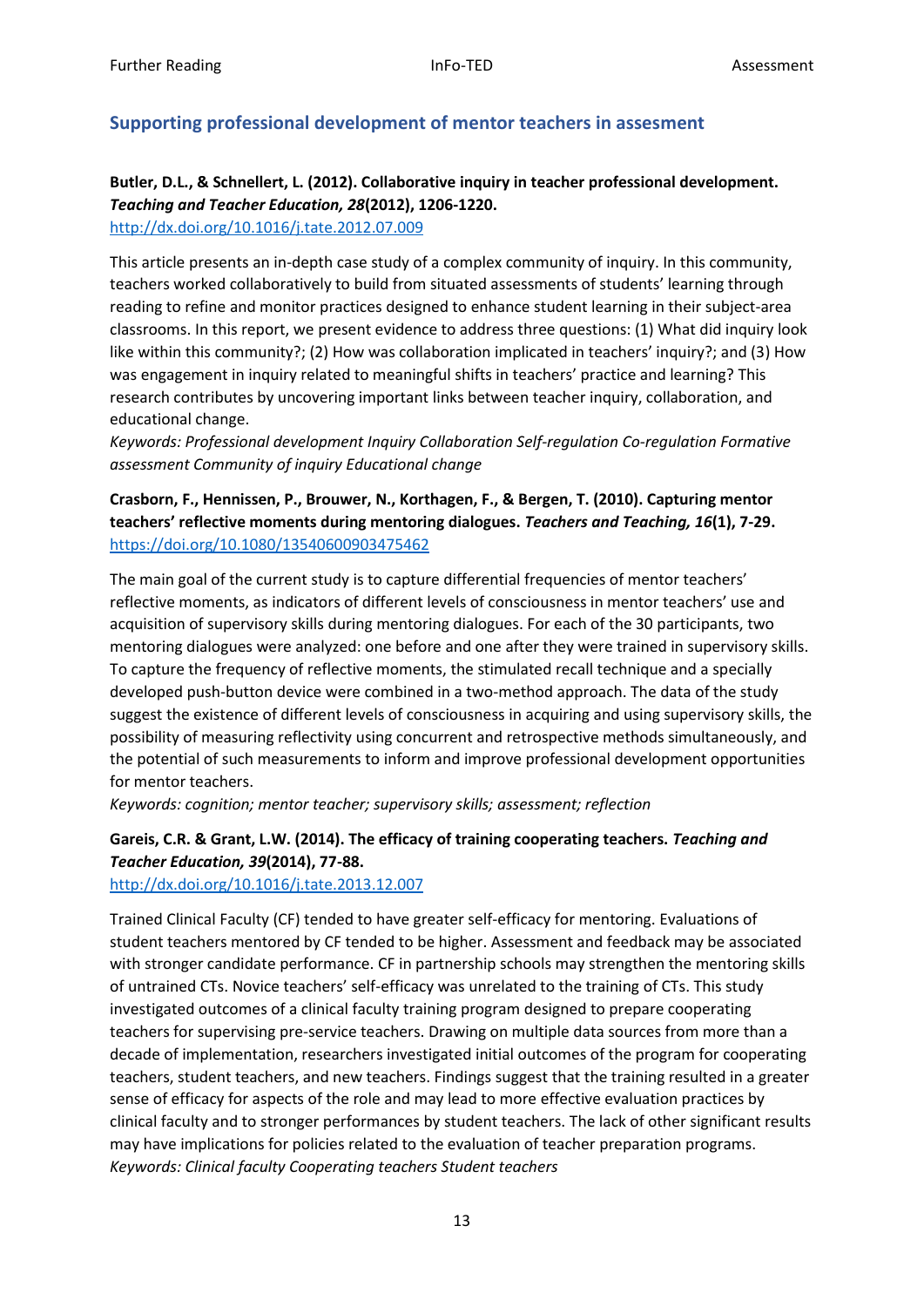**White, S., & Forgasz, R. (2017). Supporting Mentoring and Assessment in Practicum Settings: A New Professional Development Approach for School-Based Teacher Educators. In: M.A. Peters et al. (eds.),** *A Companion to Research in Teacher Education***. pp. 283-297. Singapore: Springer Nature.**  [http://dx.doi.org/10.1007/978-981-10-4075-7\\_19 1](http://dx.doi.org/10.1007/978-981-10-4075-7_19%201)

Introduction 2 The Australian Initial Teacher Education Context 3 Mentors as School-Based Teacher Educators? 4 Mentors Becoming 'Second Order Practitioners': The Men/Tee Initiative 5 The Men/Tee Study 5.1 Role and Identity Development 5.2 Tools and Strategies for Effective Mentoring: A Teacher Educator's Approach 6 Implications for Shifting Practice 7 Conclusion

# <span id="page-13-0"></span>**Professional development of teacher educators in assessment**

**Auld, G., Ridgway, A., & Williams, J. (2013) Digital Oral Feedback on Written Assignments as Professional Learning for Teacher Educators: A collaborative self-study***. Studying Teacher Education, 9***(1), 31-44.** 

<http://dx.doi.org/10.1080/17425964.2013.771575>

This article reports on a self-study of teacher educators involved in a preservice teacher unit on literacy. In this study the teacher educators provided the preservice teachers with digital oral feedback about their final unit of work. Rather than marking written work as individual lecturers, we collaboratively read each assignment and recorded a sound file of our conversation. We constructed our collaborative marking of each assignment as a "cultural gift" to our own professional learning. We found that we were providing more in-depth feedback on the assessment criteria for each assignment than we would have with written feedback prepared individually. We also uncovered tensions in relation to our preferred modalities associated with the digital marking. *Keywords: assessment; cultural– historical theory; collaborative self-study; teacher educator professional learning* 

### **McClam, S., & Sevier, B. (2010). Troubles with grades, grading, and change: Learning from adventures in alternative assessment practices in teacher education.** *Teaching and Teacher Education, 26***(2010), 1460-1470.**

<http://dx.doi.org/10.1016/j.tate.2010.06.002>

In this paper, two teacher educators work to understand their attempts to transform teacherstudent relations by altering traditional grading practices. Using actor-network theory, the authors examine the social effects produced across and throughout a school of education when they changed the meaning and significance of grades. Detailed analysis of retrospective reflections (narratives and dialogue) reveals the deeply ingrained and broadly interconnected role that traditional understandings of grades play in defining and stabilizing identities and responsibilities. The specific outcomes here reveal the authors' complicity in the failure of their own change effort and offer implications for teacher educators attempting change.

*Keywords: Teacher education Grades Actor network theory Autoethnography*